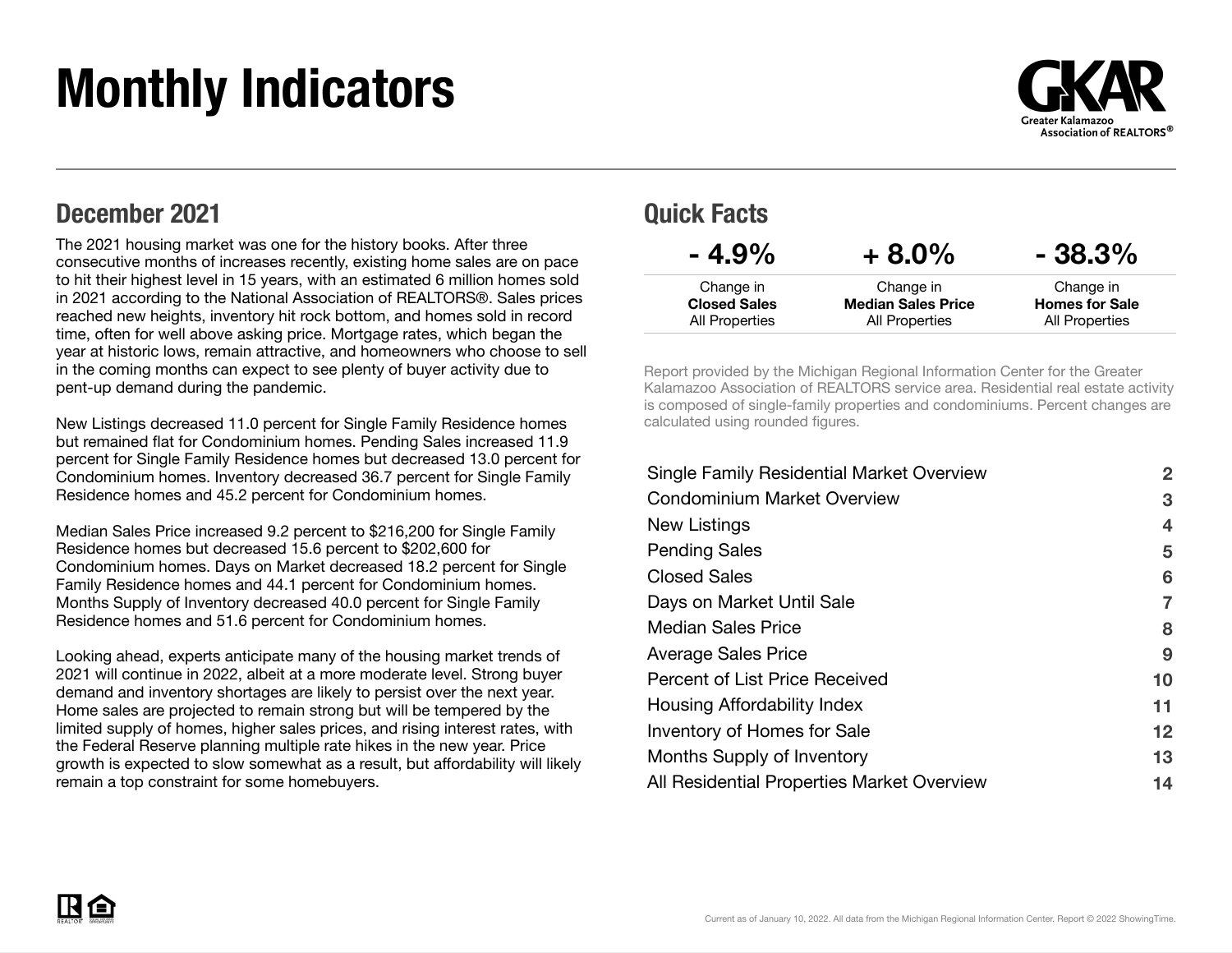## Single Family Residential Market Overview

Key metrics by report month and for year-to-date (YTD) starting from the first of the year. Single Family Residence properties only.



| <b>Key Metrics</b>                    | <b>Historical Sparkbars</b>                                       | 12-2020   | 12-2021   | % Change | <b>YTD 2020</b> | <b>YTD 2021</b> | % Change |
|---------------------------------------|-------------------------------------------------------------------|-----------|-----------|----------|-----------------|-----------------|----------|
| <b>New Listings</b>                   | $6 - 2020$<br>12-2019<br>12-2020<br>$6 - 202$<br>$12 - 202$       | 281       | 250       | $-11.0%$ | 5,567           | 5,620           | $+1.0%$  |
| <b>Pending Sales</b>                  | $6 - 2020$<br>12-2020<br>12-2019<br>$6 - 2021$<br>$12 - 202$      | 269       | 301       | $+11.9%$ | 4,933           | 5,042           | $+2.2%$  |
| <b>Closed Sales</b>                   | $6 - 2020$<br>12-2020<br>12-2019<br>$6 - 2021$<br>12-2021         | 450       | 412       | $-8.4%$  | 4,895           | 4,939           | $+0.9%$  |
| Days on Market Until Sale             | $6 - 2020$<br>12-2021<br>$12 - 2019$<br>12-2020<br>$6 - 2021$     | 22        | 18        | $-18.2%$ | 29              | 16              | $-44.8%$ |
| <b>Median Sales Price</b>             | $6 - 2020$<br>12-2020<br>$6 - 2021$<br>12-2019<br>12-2021         | \$198,000 | \$216,200 | $+9.2%$  | \$190,000       | \$220,000       | $+15.8%$ |
| <b>Average Sales Price</b>            | $12 - 2019$<br>$6 - 2020$<br>12-2020<br>$6 - 2021$<br>12-2021     | \$232,874 | \$252,835 | $+8.6%$  | \$222,639       | \$254,744       | $+14.4%$ |
| <b>Percent of List Price Received</b> | $12 - 2019$<br>$6 - 2020$<br>$12 - 2020$<br>$6 - 2021$<br>12-2021 | 99.3%     | 100.3%    | $+1.0%$  | 99.0%           | 101.2%          | $+2.2%$  |
| <b>Housing Affordability Index</b>    | $12 - 2019$<br>$6 - 2020$<br>12-2020<br>$6 - 2021$<br>12-2021     | 205       | 187       | $-8.8%$  | 213             | 184             | $-13.6%$ |
| <b>Inventory of Homes for Sale</b>    | 12-2020<br>12-2021<br>12-2019<br>$6 - 2020$<br>$6 - 2021$         | 411       | 260       | $-36.7%$ |                 |                 |          |
| <b>Months Supply of Inventory</b>     | 12-2019<br>$6 - 2020$<br>12-2020<br>$6 - 2021$<br>12-2021         | 1.0       | 0.6       | $-40.0%$ |                 |                 |          |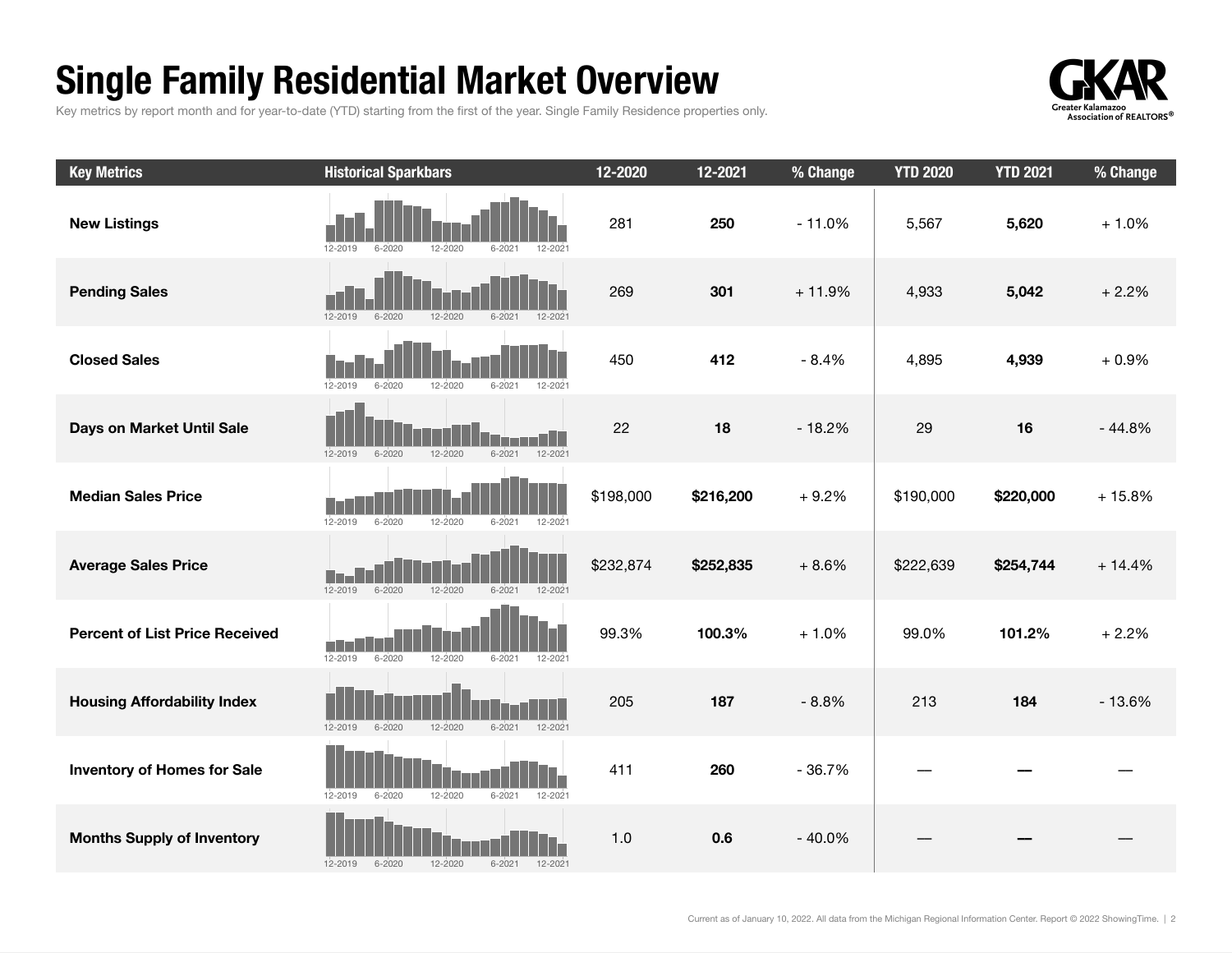## Condominium Market Overview

Key metrics by report month and for year-to-date (YTD) starting from the first of the year. Condominium properties only.



| <b>Key Metrics</b>                    | <b>Historical Sparkbars</b>                                       | 12-2020   | 12-2021   | % Change | <b>YTD 2020</b> | <b>YTD 2021</b> | % Change |
|---------------------------------------|-------------------------------------------------------------------|-----------|-----------|----------|-----------------|-----------------|----------|
| <b>New Listings</b>                   | 12-2019<br>$6 - 2020$<br>12-2020<br>$6 - 202$<br>12-2021          | 22        | 22        | 0.0%     | 462             | 448             | $-3.0%$  |
| <b>Pending Sales</b>                  | 12-2019<br>$6 - 2020$<br>12-2020<br>12-2021<br>$6 - 2021$         | 23        | 20        | $-13.0%$ | 355             | 411             | $+15.8%$ |
| <b>Closed Sales</b>                   | $12 - 2019$<br>$6 - 2020$<br>$12 - 2020$<br>$6 - 2021$<br>12-2021 | 24        | 39        | $+62.5%$ | 340             | 420             | $+23.5%$ |
| Days on Market Until Sale             | $12 - 2019$<br>$6 - 2020$<br>12-2020<br>$6 - 2021$<br>12-2021     | 59        | 33        | $-44.1%$ | 49              | 41              | $-16.3%$ |
| <b>Median Sales Price</b>             | $12 - 2019$<br>$6 - 2020$<br>12-2020<br>$6 - 2021$<br>12-2021     | \$239,950 | \$202,600 | $-15.6%$ | \$223,250       | \$235,000       | $+5.3%$  |
| <b>Average Sales Price</b>            | $12 - 2019$<br>$6 - 2020$<br>12-2020<br>$6 - 2021$<br>12-2021     | \$262,986 | \$296,041 | $+12.6%$ | \$243,732       | \$256,047       | $+5.1%$  |
| <b>Percent of List Price Received</b> | $12 - 2019$<br>$6 - 2020$<br>12-2020<br>$6 - 2021$<br>12-2021     | 101.1%    | 98.3%     | $-2.8%$  | 99.3%           | 100.2%          | $+0.9%$  |
| <b>Housing Affordability Index</b>    | 12-2020<br>12-2019<br>$6 - 2020$<br>$6 - 2021$<br>12-2021         | 169       | 199       | $+17.8%$ | 181             | 172             | $-5.0%$  |
| <b>Inventory of Homes for Sale</b>    | 12-2019<br>$6 - 2020$<br>12-2020<br>$6 - 2021$<br>12-2021         | 93        | 51        | $-45.2%$ |                 |                 |          |
| <b>Months Supply of Inventory</b>     | $12 - 2019$<br>$6 - 2020$<br>12-2020<br>$6 - 2021$<br>12-2021     | 3.1       | 1.5       | $-51.6%$ |                 |                 |          |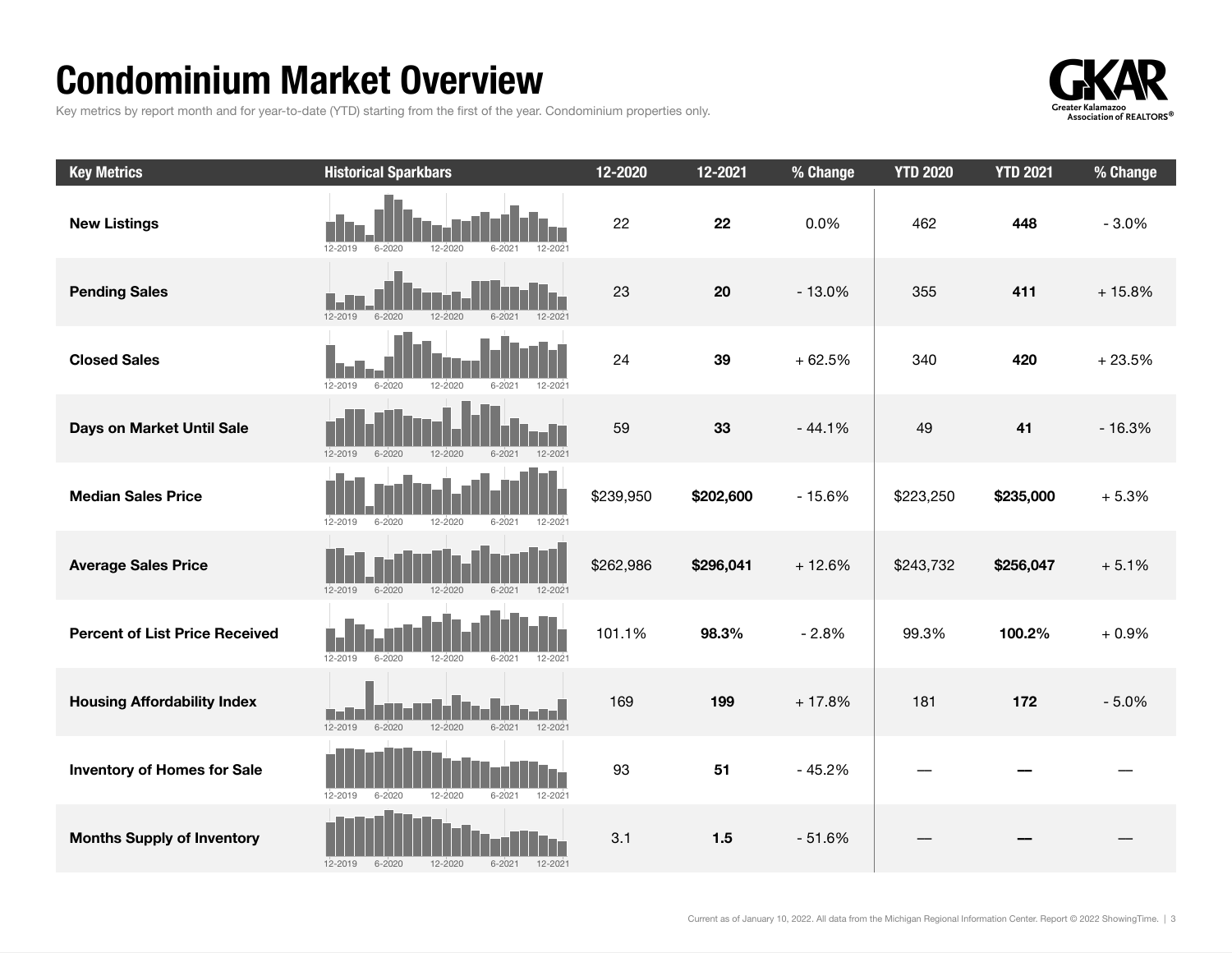## New Listings

A count of the properties that have been newly listed on the market in a given month.





### Historical New Listings by Month **Single Tank and Accord Condominium** Single Family Residence **Single Family Residence Single Family Residence Single Family Residence Single Family Residence Single Family Residence**

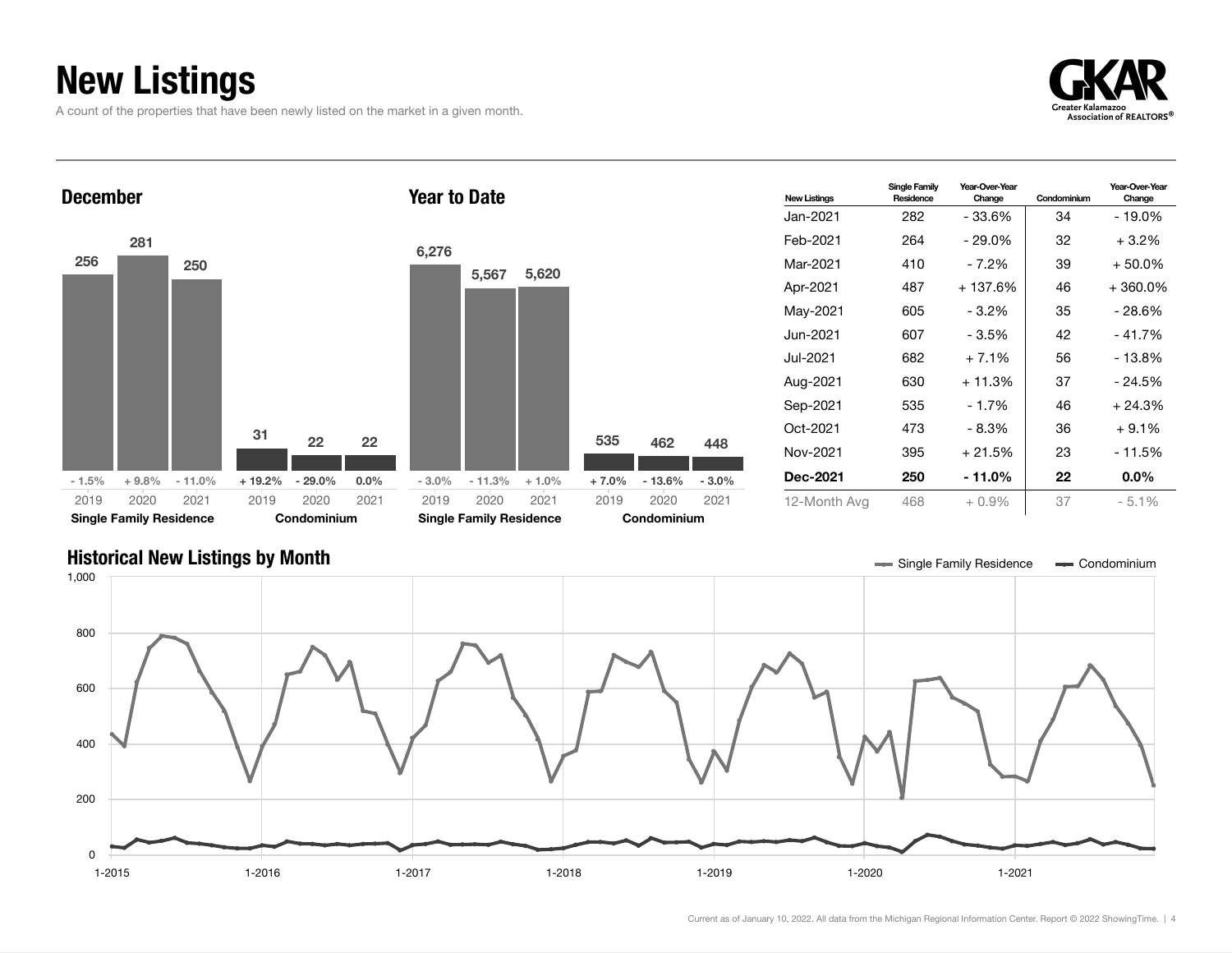## Pending Sales

A count of the properties on which offers have been accepted in a given month.

![](_page_4_Picture_2.jpeg)

![](_page_4_Figure_3.jpeg)

### Historical Pending Sales by Month **Single Tana and Single Tana and Single Family Residence Single Family Residence Single Family Residence Single Family Residence Single Family Residence Single Family Residence**

![](_page_4_Figure_5.jpeg)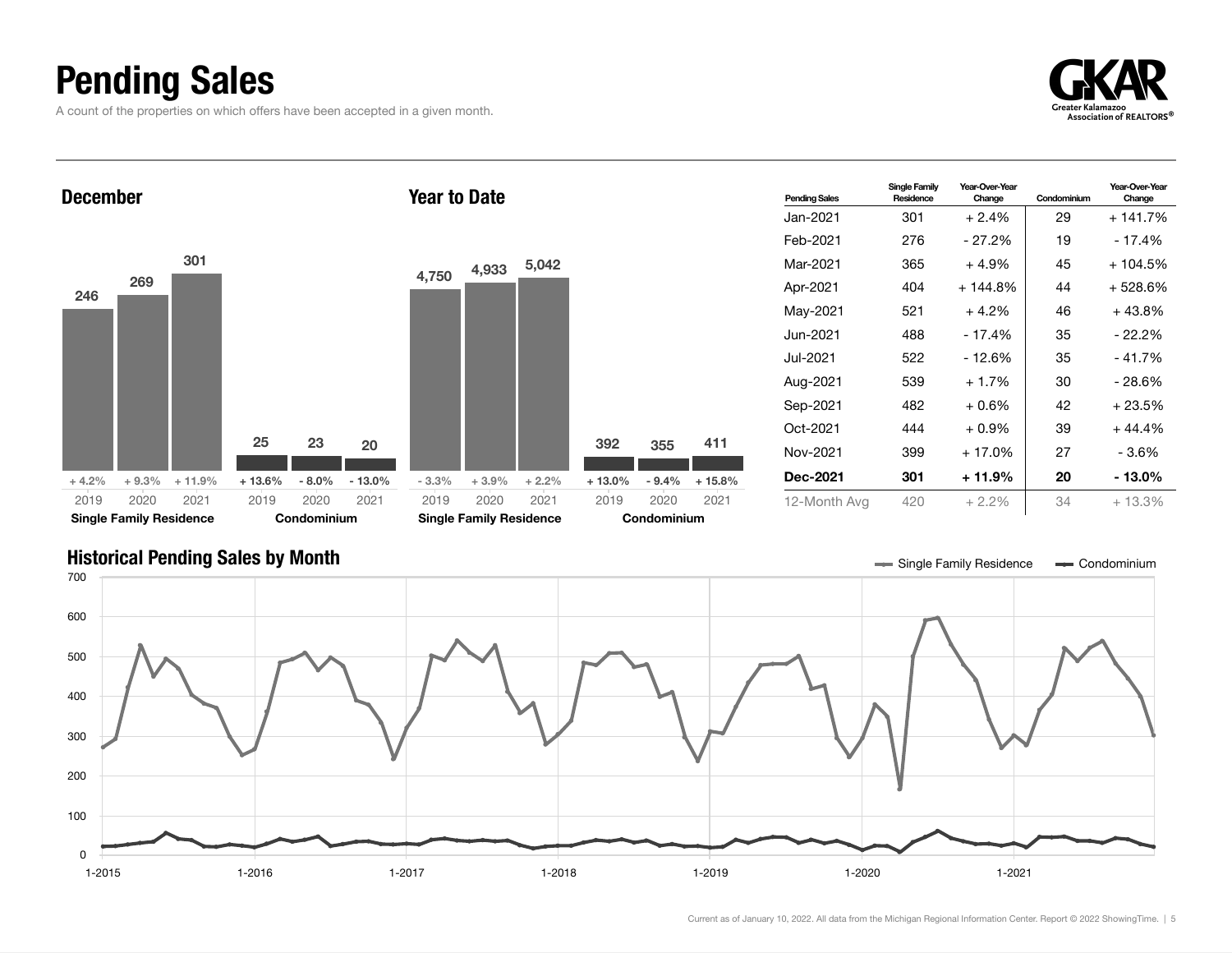### Closed Sales

A count of the actual sales that closed in a given month.

![](_page_5_Picture_2.jpeg)

![](_page_5_Figure_3.jpeg)

### Historical Closed Sales by Month **Single Tana and Single Tana and Single Family Residence Single Family Residence Single Family Residence Single Family Residence Single Family Residence**

![](_page_5_Figure_5.jpeg)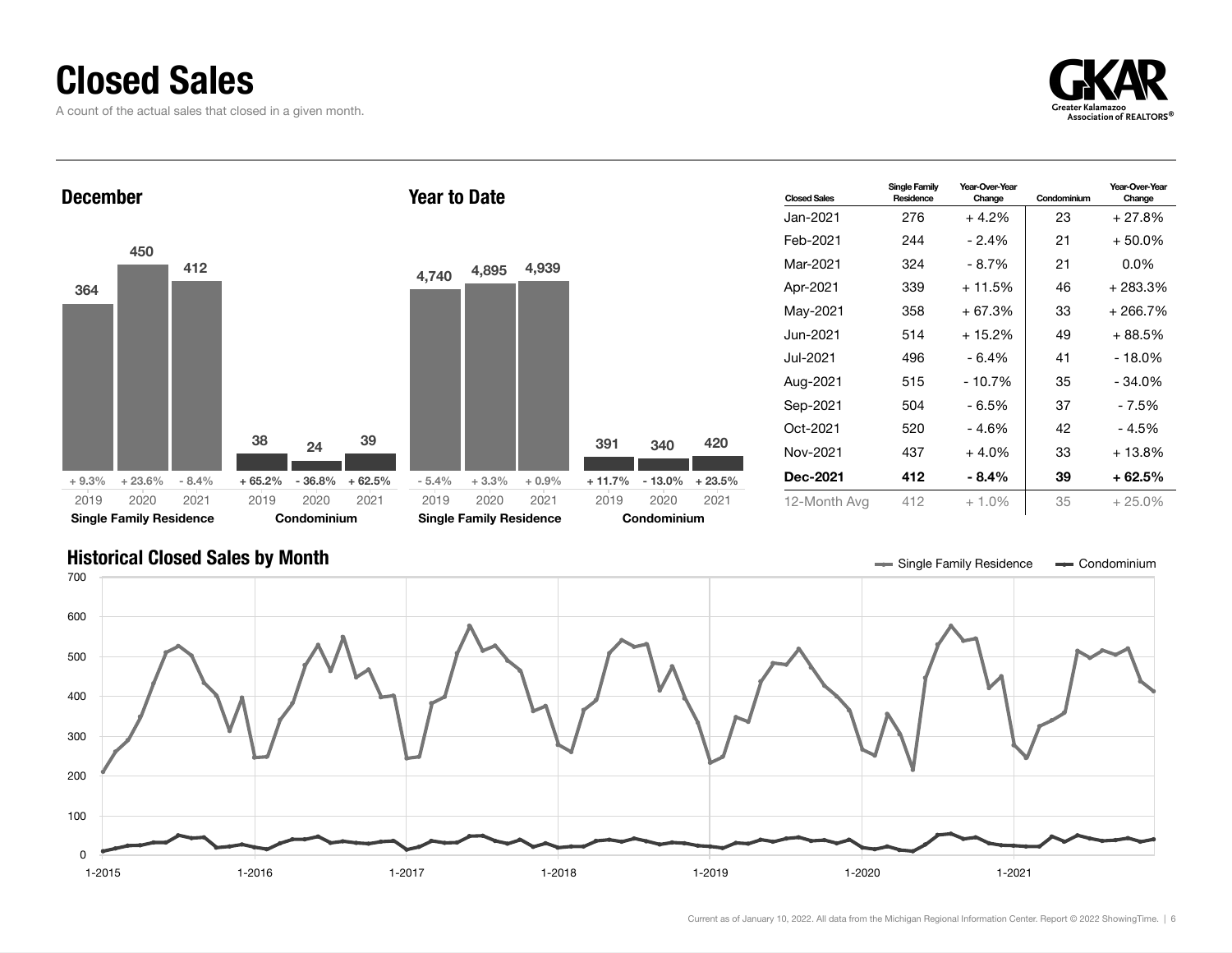### Days on Market Until Sale

Average number of days between when a property is listed and when an offer is accepted in a given month.

![](_page_6_Picture_2.jpeg)

![](_page_6_Figure_3.jpeg)

| Days on Market  | <b>Single Family</b><br>Residence | Year-Over-Year<br>Change | Condominium | Year-Over-Year<br>Change |
|-----------------|-----------------------------------|--------------------------|-------------|--------------------------|
| Jan-2021.       | 25                                | - 39.0%                  | 26          | $-40.9%$                 |
| Feb-2021        | 25                                | - 40.5%                  | 70          | + 20.7%                  |
| Mar-2021        | 28                                | - 44.0%                  | 49          | - 14.0%                  |
| Apr-2021        | 16                                | - 54.3%                  | 65          | + 85.7%                  |
| May-2021        | 14                                | - 54.8%                  | 63          | + 18.9%                  |
| Jun-2021.       | 12                                | $-60.0\%$                | 32          | $-42.9%$                 |
| Jul-2021        | 10                                | $-64.3%$                 | 44          | $-24.1%$                 |
| Aug-2021        | 11                                | $-59.3%$                 | 36          | $-23.4%$                 |
| Sep-2021        | 12                                | $-42.9%$                 | 23          | - 48.9%                  |
| Oct-2021        | 15                                | - 28.6%                  | 22          | - 47.6%                  |
| Nov-2021        | 19                                | $-5.0%$                  | 36          | $-7.7%$                  |
| <b>Dec-2021</b> | 18                                | - 18.2%                  | 33          | - 44.1%                  |
| 12-Month Avg*   | 16                                | $-44.5%$                 | 41          | - 17.7%                  |

\* Days on Market for all properties from January 2021 through December 2021. This is not the average of the individual figures above.

![](_page_6_Figure_6.jpeg)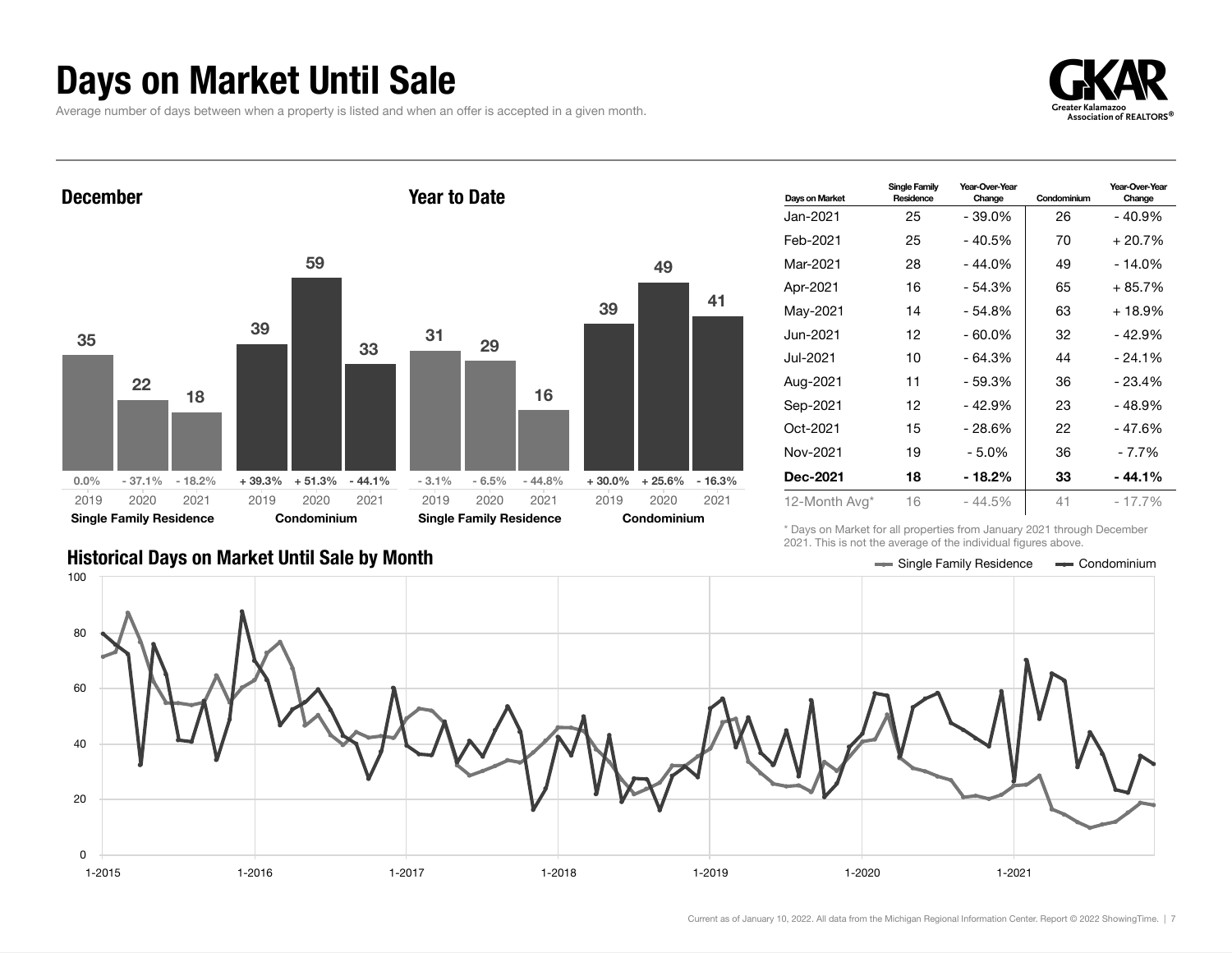### Median Sales Price

Point at which half of the sales sold for more and half sold for less, not accounting for seller concessions, in a given month.

![](_page_7_Picture_2.jpeg)

![](_page_7_Figure_3.jpeg)

| <b>Median Sales Price</b> | <b>Single Family</b><br>Residence | Year-Over-Year<br>Change | Condominium | Year-Over-Year<br>Change |
|---------------------------|-----------------------------------|--------------------------|-------------|--------------------------|
| Jan-2021 <b>.</b>         | \$175,000                         | $+5.5%$                  | \$182,000   | - 30.7%                  |
| Feb-2021                  | \$190,000                         | + 11.8%                  | \$215,000   | - 6.5%                   |
| Mar-2021                  | \$218,750                         | $+23.0\%$                | \$235,000   | - 3.3%                   |
| Apr-2021                  | \$220,000                         | $+23.0\%$                | \$260,377   | + 95.8%                  |
| May-2021                  | \$217,400                         | + 12.6%                  | \$191,920   | - 12.8%                  |
| Jun-2021 <b>.</b>         | \$232,725                         | + 22.5%                  | \$235,000   | $+9.3%$                  |
| Jul-2021                  | \$240.000                         | $+20.1%$                 | \$230,000   | + 4.5%                   |
| Aug-2021                  | \$232,600                         | + 14.6%                  | \$266.430   | $+5.1%$                  |
| Sep-2021                  | \$220,000                         | $+10.1\%$                | \$284.500   | $+27.6%$                 |
| Oct-2021                  | \$220.000                         | + 10.5%                  | \$263.330   | + 19.2%                  |
| Nov-2021                  | \$218,000                         | $+8.6\%$                 | \$270.625   | $+35.4%$                 |
| Dec-2021                  | \$216,200                         | $+9.2\%$                 | \$202,600   | - 15.6%                  |
| 12-Month Avg*             | \$220,000                         | $+15.8\%$                | \$235,000   | $+5.3%$                  |

\* Median Sales Price for all properties from January 2021 through December 2021. This is not the average of the individual figures above.

![](_page_7_Figure_6.jpeg)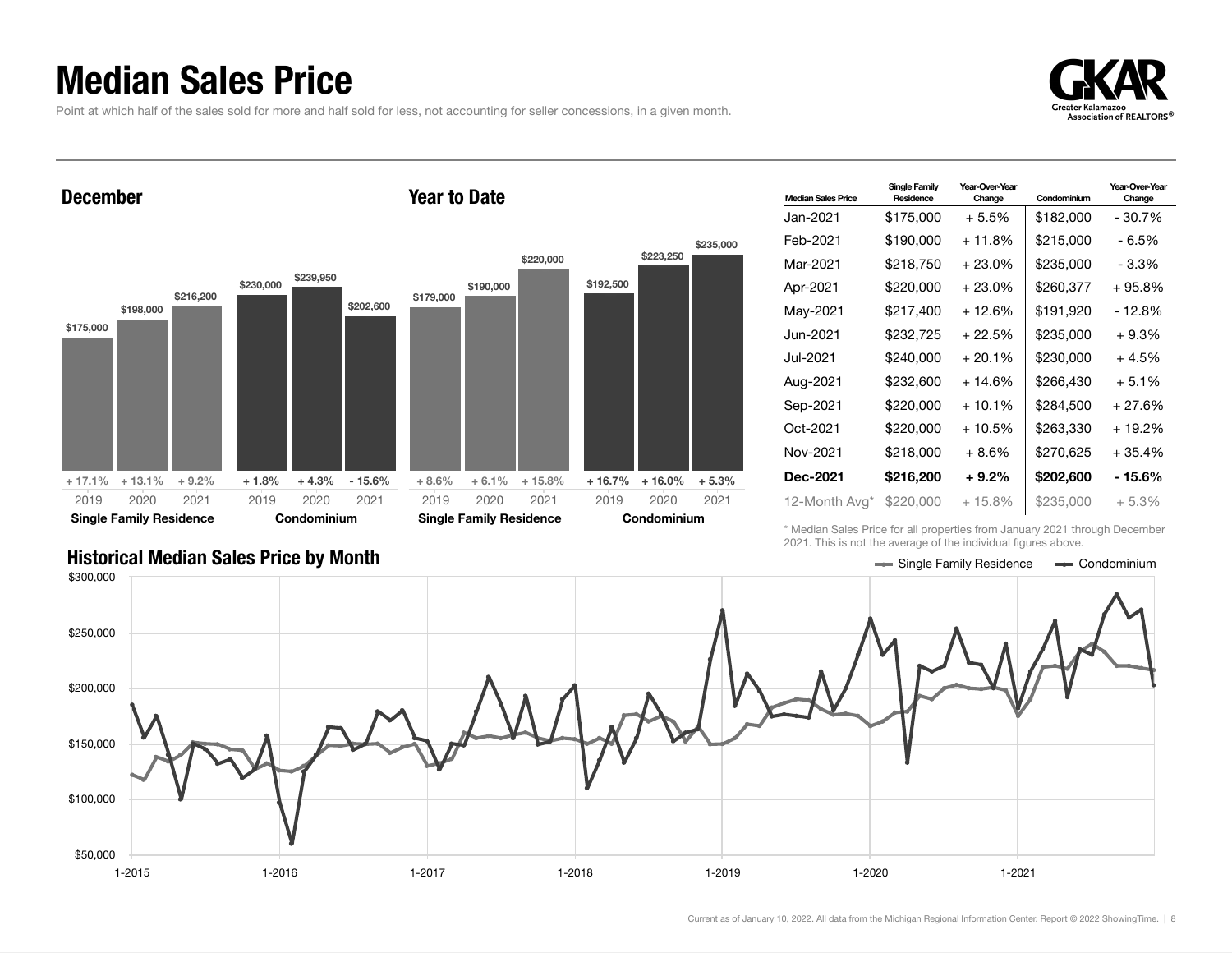### Average Sales Price

Average sales price for all closed sales, not accounting for seller concessions, in a given month.

![](_page_8_Picture_2.jpeg)

December \$200,948 \$232,874 \$252,835 + 11.4% + 15.9% + 8.6% \$262,522 \$262,986 \$296,041 + 13.9% + 0.2% + 12.6% 2019 Single Family Residence 2020 2021 2019 Condominium 2020 2021 Year to Date \$204,838 \$222,639 \$254,744  $+ 5.3\% + 8.7\% + 14.4\%$ \$215,251 \$243,732 \$256,047  $+ 11.8\% + 13.2\% + 5.1\%$ 2019 Single Family Residence 2020 2021 2019 Condominium 2020 2021

| <b>Avg. Sales Price</b> | <b>Single Family</b><br>Residence | Year-Over-Year<br>Change | Condominium | Year-Over-Year<br>Change |
|-------------------------|-----------------------------------|--------------------------|-------------|--------------------------|
| Jan-2021.               | \$218,710                         | + 14.9%                  | \$235,382   | - 13.3%                  |
| Feb-2021                | \$223,037                         | $+22.1%$                 | \$195.739   | - 15.4%                  |
| Mar-2021                | \$251,126                         | $+20.5%$                 | \$258,395   | $+3.5%$                  |
| Apr-2021                | \$248,479                         | + 22.7%                  | \$278,939   | + 108.6%                 |
| May-2021                | \$257,380                         | + 18.6%                  | \$241,926   | $+5.7%$                  |
| Jun-2021 <b>.</b>       | \$265,404                         | $+16.7%$                 | \$235,510   | $+9.2%$                  |
| Jul-2021.               | \$275,070                         | + 16.0%                  | \$245.768   | + 1.3%                   |
| Aug-2021                | \$267,639                         | $+13.7%$                 | \$248,211   | $-5.2%$                  |
| Sep-2021                | \$256,763                         | $+10.7%$                 | \$277,540   | $+15.0%$                 |
| Oct-2021                | \$251,699                         | $+11.4%$                 | \$258,005   | + 5.7%                   |
| Nov-2021                | \$252,864                         | $+10.8%$                 | \$267,268   | $+3.2%$                  |
| <b>Dec-2021</b>         | \$252,835                         | $+8.6\%$                 | \$296,041   | $+12.6%$                 |
| 12-Month Avg*           | \$254,744                         | $+14.4%$                 | \$256,047   | $+5.1%$                  |

\* Avg. Sales Price for all properties from January 2021 through December 2021. This is not the average of the individual figures above.

![](_page_8_Figure_6.jpeg)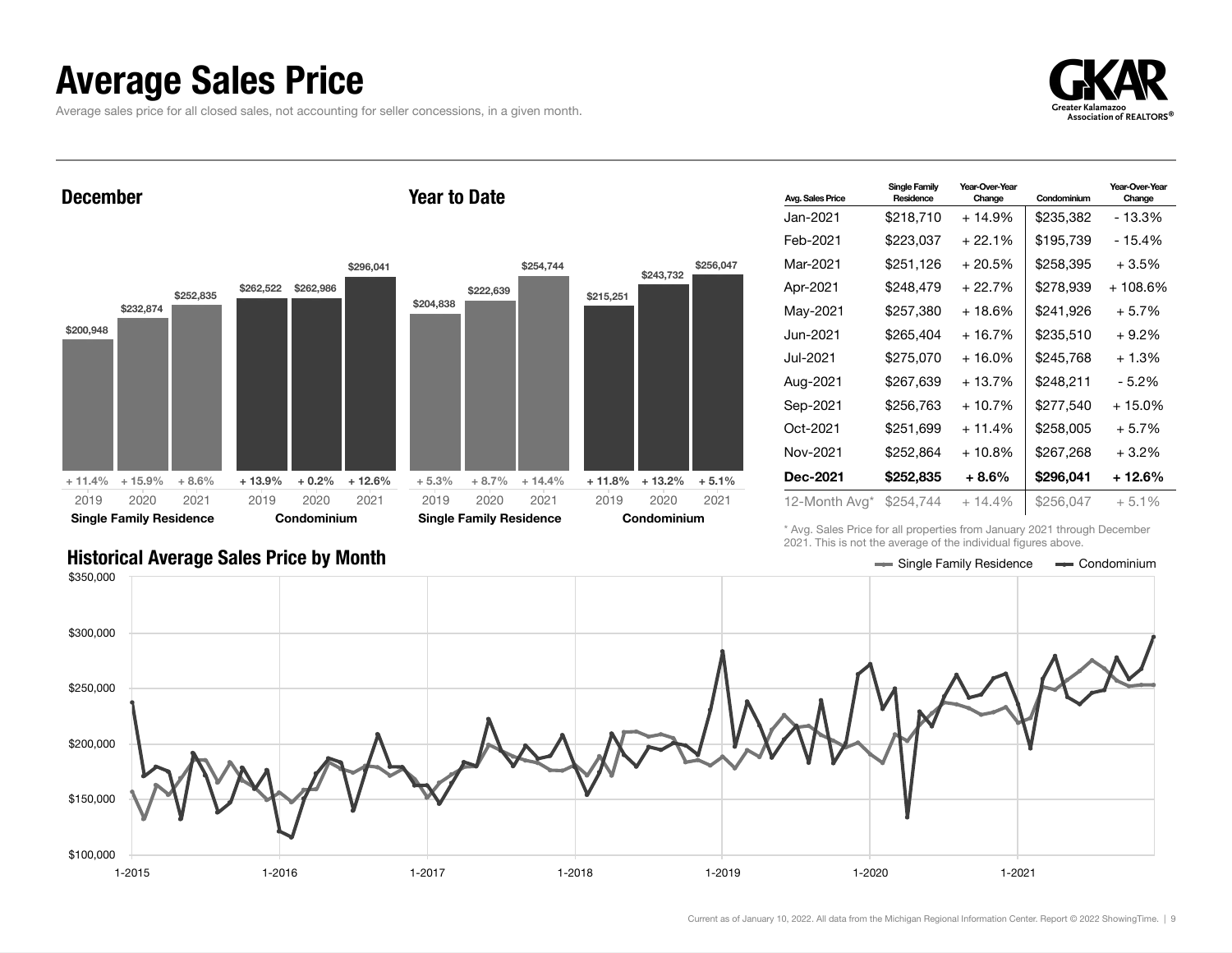## Percent of List Price Received

Percentage found when dividing a property's sales price by its most recent list price, then taking the average for all properties sold in a given month, not accounting for seller concessions.

![](_page_9_Picture_2.jpeg)

![](_page_9_Figure_3.jpeg)

| Pct. of List Price<br>Received | <b>Single Family</b><br>Residence | Year-Over-Year<br>Change | Condominium | Year-Over-Year<br>Change |
|--------------------------------|-----------------------------------|--------------------------|-------------|--------------------------|
| Jan-2021.                      | 99.1%                             | $+1.3%$                  | 100.1%      | $+3.4%$                  |
| Feb-2021                       | 99.7%                             | $+2.2\%$                 | 97.8%       | - 2.7%                   |
| Mar-2021                       | 99.8%                             | $+1.7%$                  | 99.6%       | $+0.2\%$                 |
| Apr-2021                       | 101.3%                            | + 2.9%                   | 101.0%      | $+2.9%$                  |
| May-2021                       | 102.6%                            | $+4.7%$                  | 101.8%      | $+5.4%$                  |
| Jun-2021                       | 103.1%                            | $+4.9%$                  | 100.3%      | + 1.9%                   |
| Jul-2021                       | 103.0%                            | $+3.6\%$                 | 101.6%      | + 2.9%                   |
| Aug-2021                       | 101.6%                            | $+2.3%$                  | 100.6%      | $+1.3%$                  |
| Sep-2021                       | 101.4%                            | $+2.0\%$                 | 98.9%       | $+0.1\%$                 |
| Oct-2021                       | 100.7%                            | $+0.6%$                  | 100.9%      | $0.0\%$                  |
| Nov-2021                       | 99.6%                             | $-0.2%$                  | 100.6%      | $+0.8%$                  |
| <b>Dec-2021</b>                | 100.3%                            | $+1.0\%$                 | 98.3%       | - 2.8%                   |
| 12-Month Avg*                  | 101.2%                            | $+2.2\%$                 | 100.2%      | $+1.0%$                  |

\* Pct. of List Price Received for all properties from January 2021 through December 2021. This is not the average of the individual figures above.

![](_page_9_Figure_6.jpeg)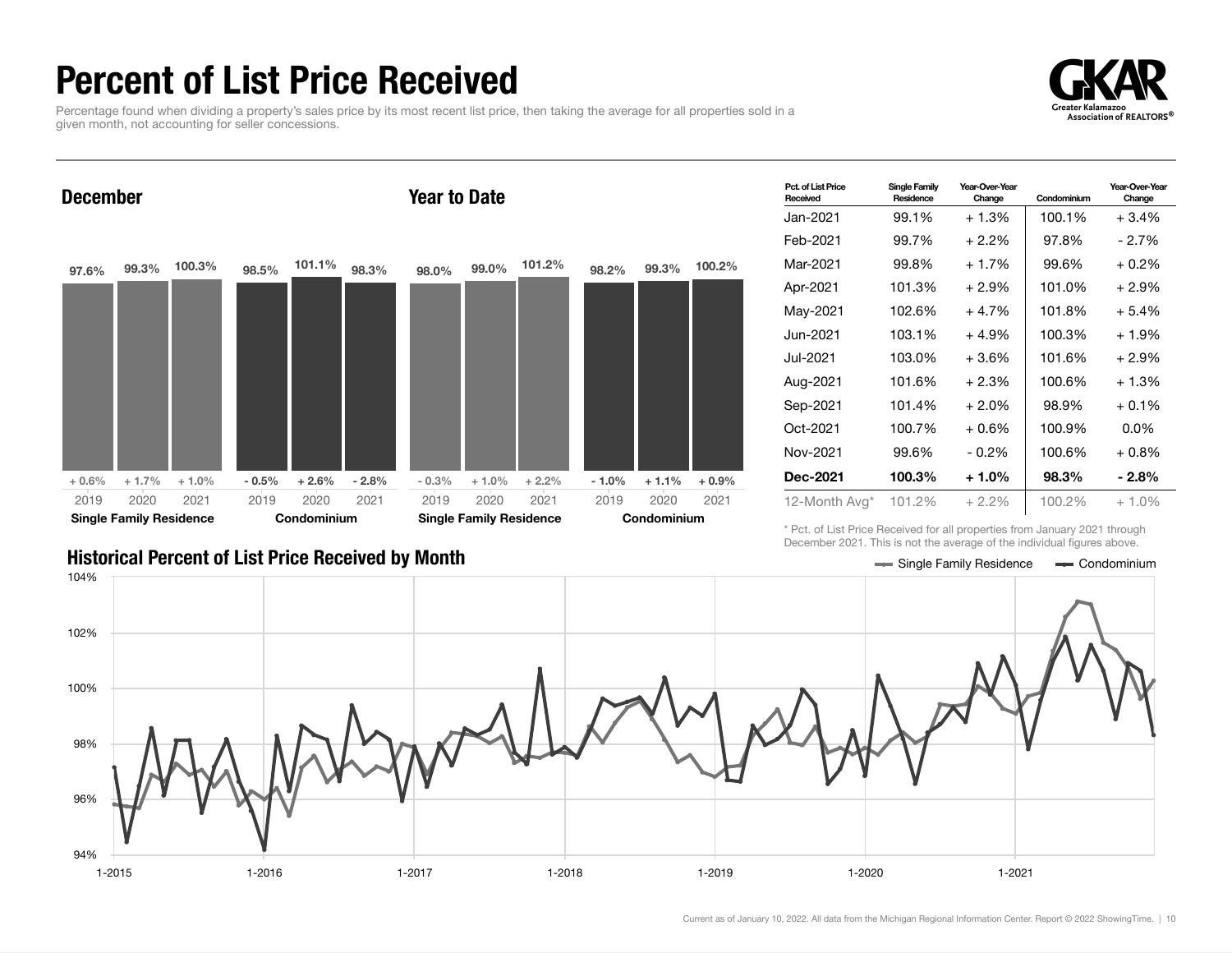## Housing Affordability Index

This index measures housing affordability for the region. For example, an index of 120 means the median household income is 120% of what is necessary to qualify for the median-priced home under prevailing interest rates. A higher number means greater affordability.

![](_page_10_Picture_2.jpeg)

### December 203 205 187  $-1.0\%$   $+1.0\%$   $-8.8\%$ 154 169 199  $+ 14.1\% + 9.7\% + 17.8\%$ 2019 Single Family Residence 2020 2021 2019 Condominium 2020 2021 Year to Date 198 213 184  $+ 6.5\% + 7.6\% - 13.6\%$ 184 181 172 - 1.1% - 1.6% - 5.0% 2019 Single Family Residence 2020 2021 2019 Condominium 2020 2021

| <b>Affordability Index</b> | <b>Single Family</b><br>Residence | Year-Over-Year<br>Change | Condominium | Year-Over-Year<br>Change |
|----------------------------|-----------------------------------|--------------------------|-------------|--------------------------|
| Jan-2021                   | 234                               | $+4.9%$                  | 225         | + 59.6%                  |
| Feb-2021                   | 214                               | $-3.2\%$                 | 189         | + 16.0%                  |
| Mar-2021                   | 181                               | $-14.2%$                 | 168         | $+8.4%$                  |
| Apr-2021                   | 180                               | - 15.5%                  | 152         | - 47.0%                  |
| May-2021                   | 184                               | $-7.5%$                  | 209         | $+19.4%$                 |
| Jun-2021 <b>.</b>          | 172                               | - 15.3%                  | 170         | - 5.6%                   |
| Jul-2021.                  | 168                               | $-14.3%$                 | 176         | $-1.1%$                  |
| Aug-2021                   | 174                               | $-10.8%$                 | 152         | $-2.6%$                  |
| Sep-2021                   | 184                               | $-7.5%$                  | 142         | $-20.2\%$                |
| Oct-2021                   | 184                               | - 8.0%                   | 153         | - 15.5%                  |
| Nov-2021                   | 185                               | - 7.5%                   | 149         | - 25.9%                  |
| <b>Dec-2021</b>            | 187                               | - 8.8%                   | 199         | + 17.8%                  |
| 12-Month Avg               | 187                               | $-8.8%$                  | 174         | $-3.3\%$                 |

### Historical Housing Affordability Index by Month Single Tark Condominium Condominium

![](_page_10_Figure_6.jpeg)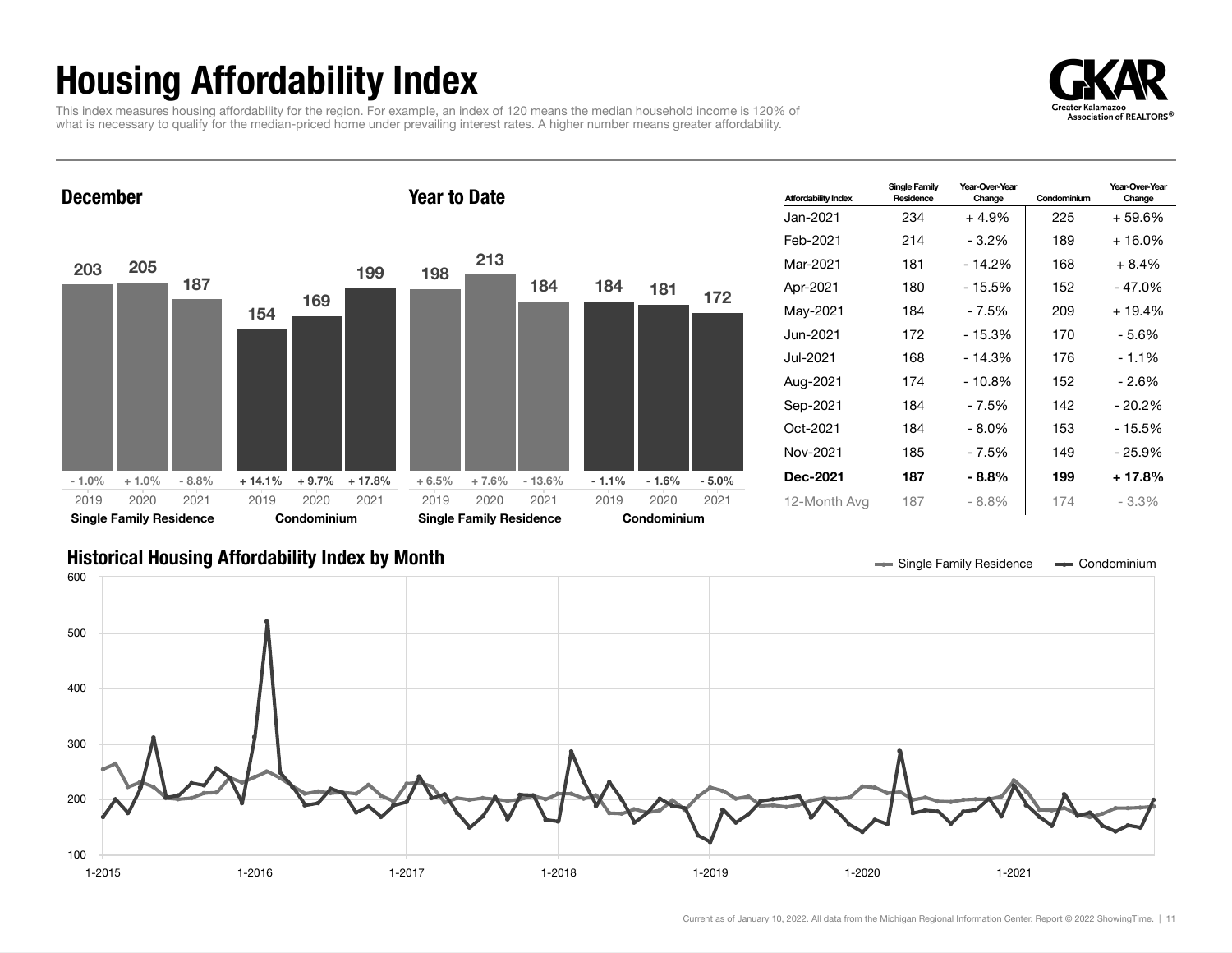## Inventory of Homes for Sale

The number of properties available for sale in active status at the end of a given month.

![](_page_11_Picture_2.jpeg)

![](_page_11_Figure_3.jpeg)

![](_page_11_Figure_4.jpeg)

![](_page_11_Figure_5.jpeg)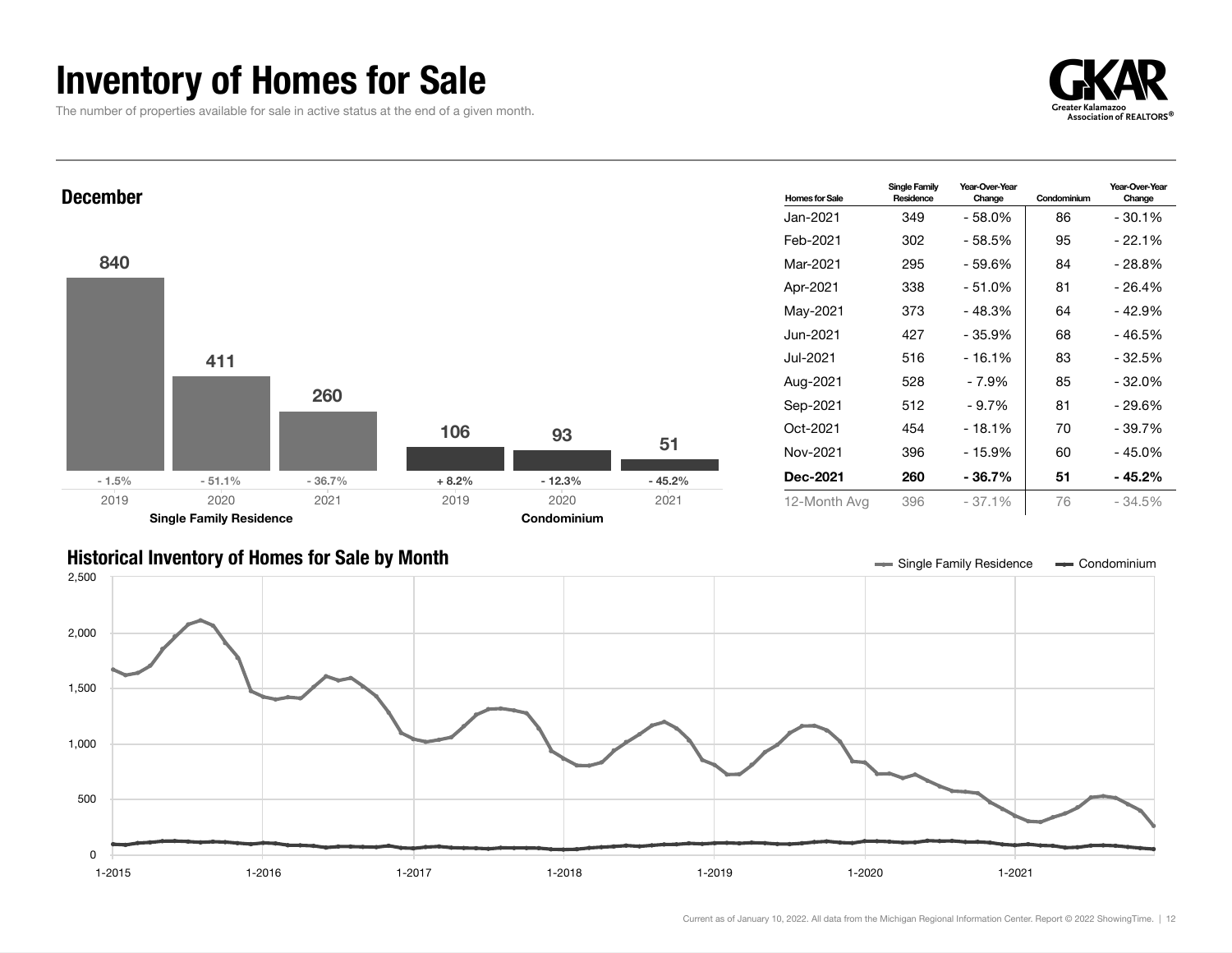## Months Supply of Inventory

The inventory of homes for sale at the end of a given month, divided by the average monthly pending sales from the last 12 months.

![](_page_12_Picture_2.jpeg)

Year-Over-Year Change

![](_page_12_Figure_3.jpeg)

### Historical Months Supply of Inventory by Month Single Taxas and Single Family Residence Condominium

| 12-Month Avg* | 1.0 | $-40.1%$       | 2.3      | $-41.4%$ |
|---------------|-----|----------------|----------|----------|
| Dec-2021      | 0.6 | $-40.0\%$      | 1.5      | $-51.6%$ |
| Nov-2021      | 0.9 | $-25.0%$       | 1.7      | $-54.1%$ |
| Oct-2021      | 1.1 | $-21.4%$       | 2.0      | $-47.4%$ |
| Sep-2021      | 1.2 | $-14.3%$       | 2.4      | $-36.8%$ |
| Aug-2021      | 1.3 | $-7.1%$        | 2.6      | $-36.6%$ |
| Jul-2021      | 1.3 | $-18.8%$       | 2.4      | $-41.5%$ |
| Jun-2021      | 1.0 | - 41.2%        | 1.9      | $-57.8%$ |
| May-2021      | 0.9 | $-52.6%$       | 1.7      | $-56.4%$ |
| Apr-2021      | 0.8 | - 55.6%        | 2.3      | $-39.5%$ |
| Mar-2021      | 0.7 | $-61.1%$       | 2.6      | $-31.6%$ |
| Feb-2021      | 0.7 | $-61.1%$       | 3.1      | $-18.4%$ |
| 0au 2021      | v.v | <b>0000000</b> | <u>u</u> | 20.U / U |

\* Months Supply for all properties from January 2021 through December 2021. This is not the average of the individual figures above.

![](_page_12_Figure_7.jpeg)